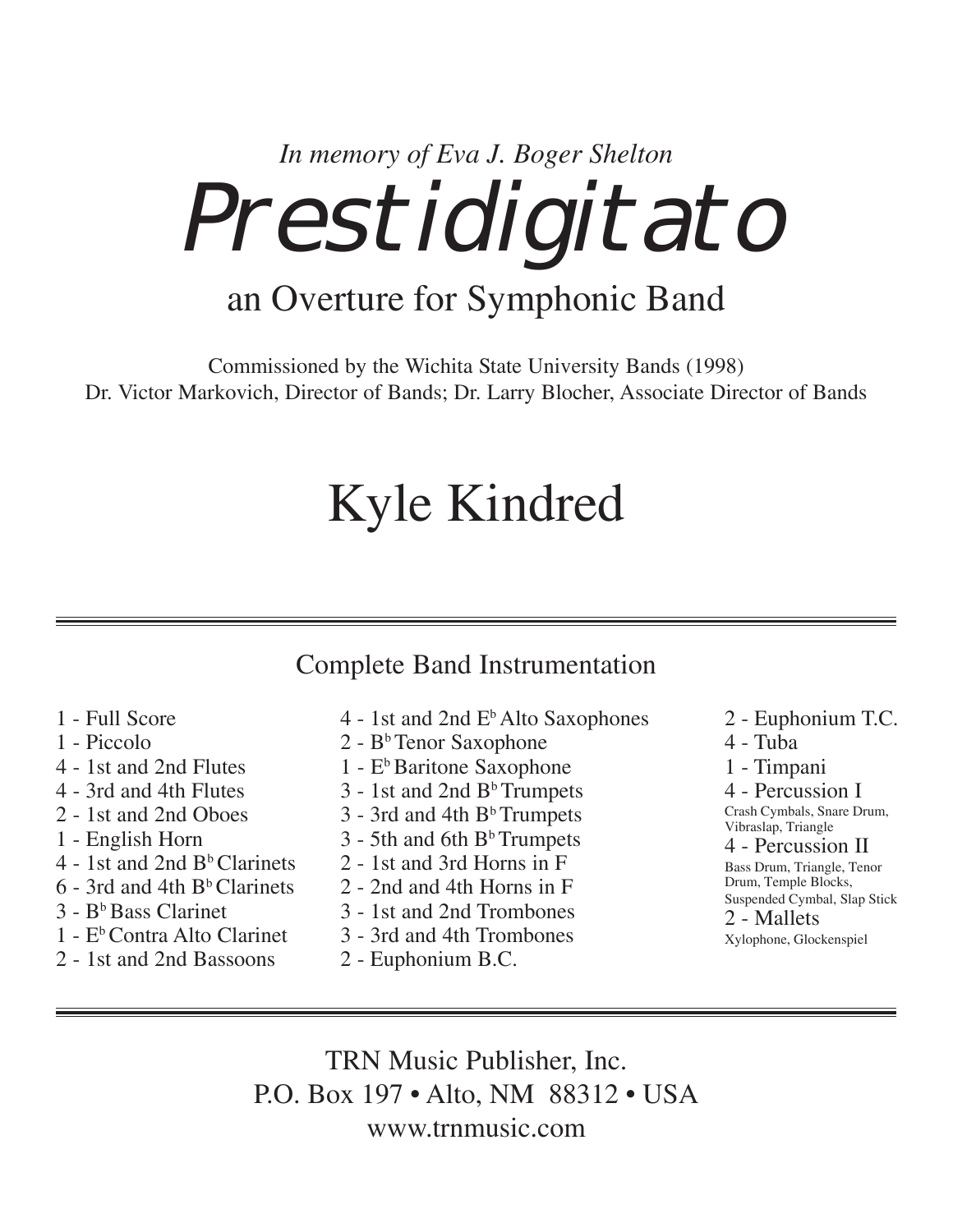#### **About the Music - - -**

 **Prestidigitato** is not really a word. "Prestidigitation" is, however, and refers to a kind of trickery, or sleight-ofhand. The outer movements of this overture set a few fun, fast, and quirky rhythmic ideas to a circus-like melody and atmosphere. The contrasting lyrical inner section presents a simple folk-like melody which grows into something quite heroic sounding. The work was commissioned and performed by the Wichita State University Symphonic Wind Ensemble in 1997 and has since received performances by the US 323rd Army Band, the St. Louis Wind Symphony, and the Indiana University of Pennsylvania Wind Ensemble, directed by Jack Stamp. Prestidigitato was one of five works chosen as part of the First Biennial National Bandmasters Association's Young Composer Mentor Project in 2000 as well as the winner of the Claude T. Smith Memorial Band Composition Contest in 2001.

#### **About the Composer - - -**



 **Kyle Kindred**, a graduate student at the University of Texas at Austin, is working toward a DMA in composition, studying with Donald Grantham and Kevin Puts. He received a BM in theory-composition and piano performance from Wichita State University, having studied composition with Walter Mays and Dean Roush, and completed a MM in composition in 2002 at the University of Texas. Kindred's works have received numerous awards including a spot in the 2000 National Bandmasters Association's First Biennial Young Composer Mentor Project, winner of the Claude T. Smith Memorial Composition Contest in 2001, First Prize in the National Federation of Music Clubs 2001 Victor Herbert (ASCAP) Prize in Composition, and First Prize in the 2003 Sixth Annual Voices of Change Russell Horn Young Composers Competition, as well as performances at the 2002 International Double Reed Society Convention, the 2003 World Saxophone Congress, and other venues in North America and Europe. Kindred is active as pianist for the University of Texas New Music Ensemble, the University of Texas Wind Ensemble, and the Nexus Chamber Orchestra of Austin.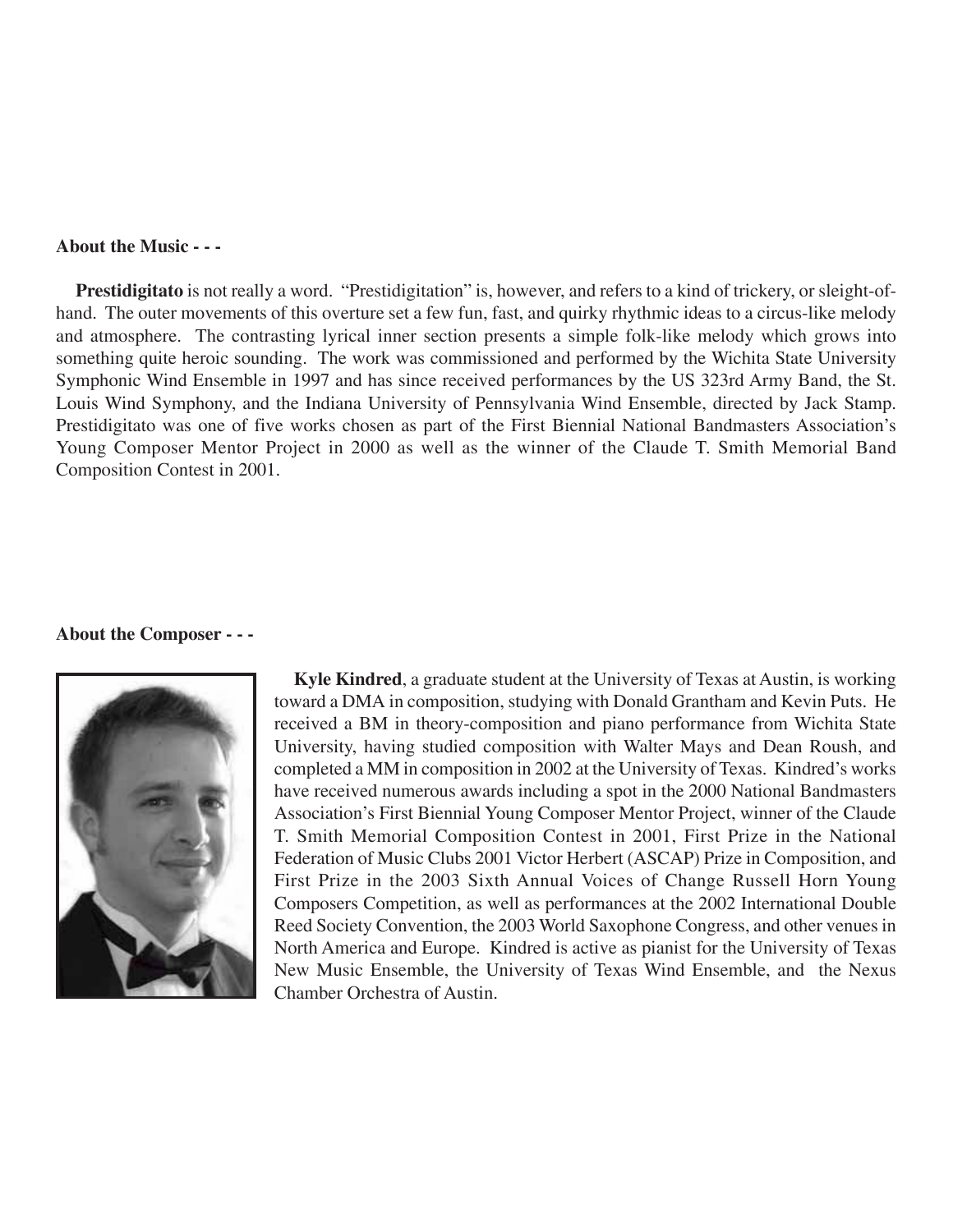#### Conductor's Score

# In memory of Eva J. Boger Shelton<br> **Pressure Strategy of Eva J. Boger Shelton**<br>
an Overture for Symphonic Band<br>
Commissioned by the Wichita State University Bands (1998)<br>
Dr. Victor Markovich, Director of Bands: Dr. Larry

|                                          |               |            |                                                        |                                    |                 |                   |    |    | Dr. Victor Markovich, Director of Bands: Dr. Larry Blocher, Associate Director of Bands |    |   |                               |                  |         |                    | Kyle Kindred |
|------------------------------------------|---------------|------------|--------------------------------------------------------|------------------------------------|-----------------|-------------------|----|----|-----------------------------------------------------------------------------------------|----|---|-------------------------------|------------------|---------|--------------------|--------------|
|                                          |               |            | With Obnoxious Energy 2 - 126-140                      |                                    | Ωŕ              |                   |    |    |                                                                                         |    |   |                               | $\boxed{8}$      |         |                    |              |
| Piccolo                                  |               | Ѩ          |                                                        |                                    |                 |                   |    |    | ſJ                                                                                      |    |   |                               |                  |         |                    |              |
|                                          |               |            |                                                        |                                    | 묰               | 몰                 | 璧  |    |                                                                                         |    |   |                               |                  |         |                    |              |
|                                          | $\frac{1}{2}$ |            |                                                        |                                    |                 |                   |    |    | <br>ff                                                                                  |    |   |                               |                  |         |                    |              |
| Flutes                                   |               |            |                                                        |                                    | 型笔              | 湿                 | 四峰 |    |                                                                                         |    |   |                               |                  |         |                    |              |
|                                          | $\frac{3}{4}$ |            |                                                        |                                    |                 |                   |    |    | ff                                                                                      |    |   |                               |                  |         |                    |              |
|                                          |               |            |                                                        |                                    |                 |                   |    |    | $\sqrt{4}$                                                                              |    |   |                               |                  |         |                    |              |
| Oboes                                    | $\frac{1}{2}$ |            |                                                        |                                    |                 |                   |    |    | ff                                                                                      |    |   |                               |                  |         |                    |              |
| <b>English Horn</b>                      |               |            |                                                        |                                    |                 |                   |    |    | * <del>*</del>                                                                          |    |   |                               |                  |         |                    |              |
|                                          |               |            |                                                        |                                    |                 |                   |    |    | f f                                                                                     |    |   |                               |                  |         |                    |              |
|                                          | $\frac{1}{2}$ |            |                                                        |                                    |                 |                   |    |    | $\rightarrow$                                                                           |    |   |                               |                  |         |                    |              |
| B <sup>b</sup> Clarinets                 |               |            |                                                        |                                    |                 |                   |    |    | $\overline{f\hspace{-0.28em}f\hspace{-0.28em}f}$                                        |    |   |                               |                  |         |                    |              |
|                                          | $\frac{3}{4}$ |            |                                                        |                                    |                 |                   |    | प# | पर                                                                                      |    |   |                               |                  |         |                    |              |
|                                          |               |            |                                                        |                                    |                 |                   |    |    | f f                                                                                     |    |   |                               |                  |         |                    |              |
| B <sup>b</sup> Bass Clarinet             |               |            |                                                        |                                    |                 |                   |    |    |                                                                                         |    |   |                               |                  |         |                    |              |
|                                          |               |            |                                                        |                                    |                 |                   |    |    | ∯<br>$+1$                                                                               |    |   |                               |                  |         |                    |              |
| E <sup>5</sup> Contra Alto<br>Clarinet   |               |            |                                                        |                                    |                 |                   |    |    | ff                                                                                      |    |   |                               |                  |         |                    |              |
| <b>Bassoons</b>                          | $\frac{1}{2}$ |            |                                                        |                                    |                 |                   |    | ℶ  | 2 B Z                                                                                   |    |   |                               |                  |         |                    |              |
|                                          |               |            |                                                        |                                    |                 |                   |    |    | m f                                                                                     |    |   |                               |                  |         |                    |              |
| E <sup>5</sup> Alto<br>Saxophones        | $\frac{1}{2}$ |            |                                                        |                                    |                 |                   |    |    | ∸                                                                                       |    |   |                               |                  |         |                    |              |
|                                          |               |            |                                                        |                                    |                 |                   |    |    | ff                                                                                      |    |   |                               |                  |         |                    |              |
| B♭ Tenor<br>Saxophone                    |               |            |                                                        |                                    |                 |                   |    |    |                                                                                         |    |   |                               |                  |         |                    |              |
|                                          |               |            |                                                        |                                    |                 |                   |    |    | $f\hspace{-0.1cm}f$                                                                     |    |   |                               |                  |         |                    |              |
| $\mathbf{E}^\flat$ Baritone<br>Saxophone |               |            |                                                        |                                    |                 |                   |    |    | f f                                                                                     | mf |   |                               |                  |         |                    |              |
|                                          | $\frac{1}{2}$ |            |                                                        |                                    |                 |                   |    |    |                                                                                         |    |   |                               | $\fbox{8}$       |         |                    |              |
|                                          |               |            | mfsecco                                                |                                    |                 |                   |    |    | f f                                                                                     |    |   |                               |                  |         |                    |              |
|                                          |               |            |                                                        |                                    |                 |                   |    |    |                                                                                         |    |   |                               |                  |         |                    |              |
| $\mathbf{B}^{\flat}$ Trumpets            | $\frac{3}{4}$ |            |                                                        | $\overline{1}$<br>क्र,<br>mf secco |                 |                   |    |    | ff                                                                                      |    |   |                               |                  |         |                    |              |
|                                          |               |            |                                                        |                                    |                 |                   |    |    |                                                                                         |    |   |                               |                  |         |                    |              |
|                                          | $\frac{5}{6}$ |            |                                                        |                                    |                 |                   |    |    |                                                                                         |    |   |                               |                  |         |                    |              |
|                                          |               |            |                                                        |                                    | mfsecco         |                   |    |    | f f<br>ਵ                                                                                |    |   |                               |                  |         |                    |              |
|                                          | $\frac{1}{3}$ |            |                                                        | $\mathcal{L}_{\mathcal{L}}$        |                 |                   |    |    | $f\!f$                                                                                  |    |   |                               | $f(t) = t$<br>тр |         |                    |              |
| Horns in F                               | $\frac{2}{4}$ |            |                                                        |                                    |                 |                   |    |    |                                                                                         |    |   |                               |                  |         | stopped and brassy |              |
|                                          |               |            |                                                        |                                    |                 |                   |    |    | ff                                                                                      |    |   | gliss.                        |                  |         |                    |              |
|                                          |               |            |                                                        |                                    |                 | $2.  _{p_{\tau}}$ |    |    | ķ                                                                                       |    |   | $m\rho$<br>all parts muted    | <u>∏</u> ⊒⊯      |         |                    |              |
|                                          | $\frac{1}{2}$ | ≘          |                                                        |                                    |                 |                   |    |    | $f\hspace{-0.1cm}f$                                                                     |    |   |                               | mp               |         | ≮⊞                 |              |
| Trombones                                |               |            |                                                        |                                    |                 | mfsecco_          |    |    |                                                                                         |    |   | all parts muted               | mp               |         |                    |              |
|                                          | $\frac{3}{4}$ |            |                                                        |                                    |                 |                   |    |    | $\rightarrow$                                                                           |    |   |                               |                  |         |                    |              |
|                                          |               |            |                                                        |                                    |                 |                   |    |    | $f\hspace{-0.1cm}f$                                                                     |    |   |                               | mp               |         |                    |              |
| Euphonium                                |               |            |                                                        |                                    |                 |                   |    |    | 7 3<br>mf                                                                               |    |   |                               |                  |         |                    |              |
| Tuba                                     |               | <u>بوء</u> |                                                        |                                    |                 |                   |    |    |                                                                                         |    |   |                               | one player       |         |                    |              |
|                                          |               |            |                                                        |                                    |                 |                   |    |    | ff                                                                                      |    |   |                               | $\mathfrak{m}p$  |         |                    |              |
|                                          |               | <u> 9:</u> | A $\mathsf{B}^{\flat} \mathrel{\mathsf{C}} \mathsf{G}$ |                                    |                 |                   |    |    |                                                                                         |    |   | $\sim$ $\lambda$<br>$\bullet$ | $\boxed{8}$      |         |                    |              |
| Timpani                                  |               |            |                                                        |                                    |                 |                   |    |    | Ĭf                                                                                      | mf |   |                               |                  |         |                    |              |
|                                          |               |            |                                                        |                                    |                 |                   |    |    | crash cymbal                                                                            |    |   |                               |                  |         |                    |              |
|                                          | $\mathbf{1}$  | ₩          |                                                        |                                    |                 |                   |    |    | $\dot{f} f$                                                                             |    |   | triangle                      |                  |         |                    |              |
| Percussion                               | $\frac{2}{ }$ | ╥          |                                                        |                                    |                 |                   |    |    | bass drum                                                                               |    |   |                               |                  |         |                    |              |
|                                          |               |            |                                                        |                                    | -8<br>xylophone |                   |    |    | ∬                                                                                       |    |   | $m\!f$                        |                  |         |                    |              |
| Mallets                                  |               |            |                                                        |                                    |                 |                   |    |    |                                                                                         |    |   |                               |                  |         |                    |              |
|                                          |               |            | $\mathbf I$                                            | $\,$ 2 $\,$                        |                 | 3                 |    |    | $f\hspace{-0.1cm}f\hspace{-0.1cm}f$<br>$\overline{4}$                                   | 5  | 6 | $\boldsymbol{7}$              | $\bf 8$          | $\,9\,$ | $10\,$             | $\mathbf{H}$ |
| CRADE:                                   |               |            |                                                        |                                    |                 |                   |    |    | Conveight © MMIII by TRN MUSIC PURLISHER, INC.                                          |    |   |                               |                  |         |                    |              |

Copyright  $\mathbb O$  MMIII by TRN MUSIC PUBLISHER, INC.<br>All Rights Reserved. Printed in U.S.A. International Copyright Secured.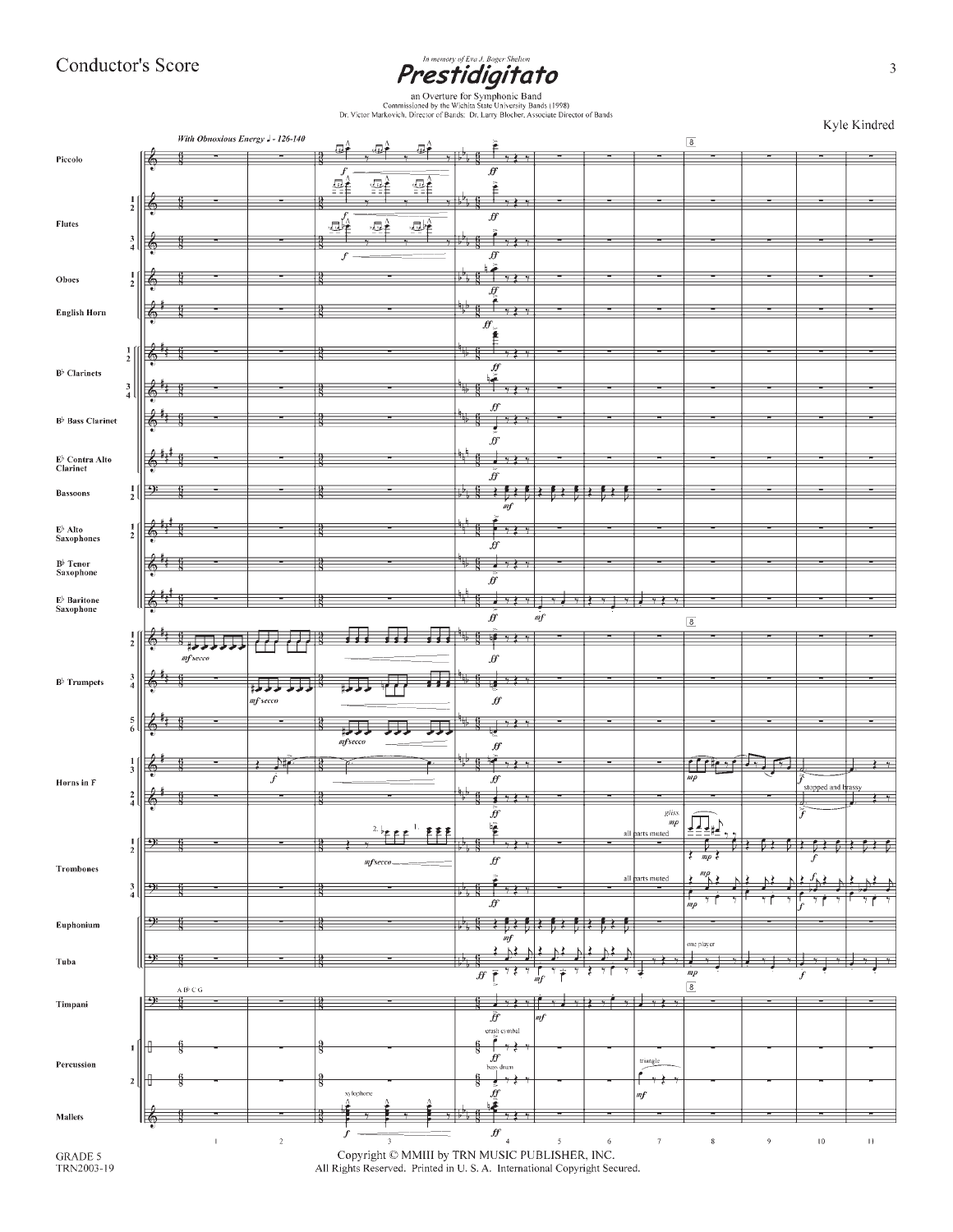| $\overline{4}$                                   |                                                           |                             |                |                 |                                          |                               |        |                             |                  |                          |                                                         |            |                                                                                    |
|--------------------------------------------------|-----------------------------------------------------------|-----------------------------|----------------|-----------------|------------------------------------------|-------------------------------|--------|-----------------------------|------------------|--------------------------|---------------------------------------------------------|------------|------------------------------------------------------------------------------------|
| Picc.                                            |                                                           |                             |                |                 |                                          |                               |        |                             |                  |                          |                                                         |            |                                                                                    |
|                                                  |                                                           |                             |                |                 |                                          | 騅                             |        | 非鲜<br>隼                     |                  |                          | cresc.                                                  |            |                                                                                    |
| $\frac{1}{2}$                                    | 谲                                                         |                             |                |                 |                                          |                               |        |                             |                  |                          | cresc.                                                  | éf∣        |                                                                                    |
| FIs.                                             |                                                           |                             |                |                 |                                          | $\it mf$                      |        |                             |                  |                          |                                                         |            |                                                                                    |
| $\frac{3}{4}$                                    |                                                           |                             |                |                 |                                          | تمعظ<br>$m\!f$                |        |                             |                  |                          | $\emph{cresc}$                                          | المقم<br>蝉 |                                                                                    |
|                                                  |                                                           |                             |                |                 |                                          |                               |        |                             |                  |                          | $\frac{1}{2}$                                           | ét<br>مقوم |                                                                                    |
| $\frac{1}{2}$<br>Obs.                            |                                                           |                             |                |                 |                                          |                               |        |                             |                  |                          | cresc.                                                  |            |                                                                                    |
| English Hn.                                      | 重                                                         |                             |                |                 |                                          |                               |        |                             |                  |                          | rf                                                      |            |                                                                                    |
|                                                  |                                                           |                             |                |                 |                                          |                               |        |                             |                  | $f$ <sup>2</sup> $f$ $f$ | $\emph{cresc}$<br>$e^{r}$                               |            |                                                                                    |
| $\frac{1}{2}$                                    |                                                           |                             |                |                 | $\frac{1}{\frac{1}{m}f}$                 |                               |        |                             | $\boldsymbol{f}$ |                          | cresc.                                                  |            |                                                                                    |
| $B^{\frac{1}{2}}$ Cls.                           |                                                           |                             |                |                 |                                          |                               |        |                             |                  |                          |                                                         |            |                                                                                    |
| $\frac{3}{4}$                                    | る                                                         |                             |                |                 | $\overline{\overline{t}}_{\mathit{inf}}$ |                               |        | 廷                           |                  |                          |                                                         | 远远         | 原示                                                                                 |
| $\mathbf{B}^{\flat}$ Bass Cl.                    | る                                                         |                             |                |                 |                                          |                               |        |                             |                  |                          |                                                         |            |                                                                                    |
|                                                  |                                                           |                             |                |                 | $\mathit{mf}$                            |                               |        |                             |                  |                          |                                                         |            |                                                                                    |
| $\mathbb{E}^\natural$ C. Alto Cl.                | Ѩ                                                         |                             |                |                 |                                          |                               |        |                             |                  |                          |                                                         |            |                                                                                    |
|                                                  |                                                           |                             |                |                 | $\it{mf}$                                |                               |        |                             |                  |                          |                                                         |            |                                                                                    |
| $\frac{1}{2}$<br>Bssns.                          | ビ                                                         |                             |                |                 |                                          |                               |        |                             |                  |                          |                                                         |            |                                                                                    |
|                                                  |                                                           |                             |                |                 |                                          |                               |        |                             |                  |                          | $\frac{1}{\text{c} \cdot \text{c} \cdot \text{c}}$<br>棹 |            |                                                                                    |
| $\frac{1}{2}$<br>$\mathbb{E}^\natural$ Alto Sxs. |                                                           |                             |                |                 | أنكبته<br>$\overline{mf}$                |                               | 「「 「 」 |                             |                  |                          | $\frac{L}{\text{cresc}}$                                |            |                                                                                    |
| $\mathbf{B}^\flat$ Tenor Sx.                     |                                                           |                             |                |                 |                                          |                               |        |                             |                  |                          |                                                         |            |                                                                                    |
|                                                  |                                                           |                             |                |                 | $\frac{1}{m}$                            |                               |        |                             |                  |                          |                                                         |            |                                                                                    |
| $\mathbb{E}^\flat$ Baritone Sx.                  |                                                           |                             |                |                 | कर<br>$\frac{1}{m}$                      |                               |        |                             |                  |                          |                                                         |            |                                                                                    |
|                                                  |                                                           |                             |                |                 |                                          |                               |        | हैने                        |                  |                          |                                                         |            |                                                                                    |
| $\frac{1}{2}$                                    | 凾                                                         |                             |                |                 |                                          |                               |        |                             |                  |                          |                                                         |            |                                                                                    |
| $\frac{3}{4}$<br>$\mathbf{B}^\flat$ Tpts.        |                                                           |                             |                |                 |                                          |                               |        | 3명                          |                  |                          |                                                         |            |                                                                                    |
|                                                  |                                                           |                             |                |                 |                                          |                               |        |                             | و سا<br>£        | $L_{2}$                  | $\frac{L_{2}+L_{2}}{cresc}$                             |            |                                                                                    |
| $\frac{5}{6}$                                    | 圈                                                         |                             |                |                 |                                          |                               |        | <u> 농경</u>                  |                  |                          |                                                         |            |                                                                                    |
|                                                  |                                                           |                             |                |                 |                                          |                               |        |                             |                  |                          |                                                         |            |                                                                                    |
| $\frac{1}{3}$                                    |                                                           |                             |                |                 |                                          |                               |        |                             |                  |                          |                                                         |            |                                                                                    |
| Hns. (F)                                         | mp                                                        |                             | $\overline{f}$ | $\cdot$ $\cdot$ |                                          |                               |        | $\frac{2.3}{6}$             |                  |                          | ope                                                     |            |                                                                                    |
| $\frac{2}{4}$                                    | F€                                                        |                             | $\tilde{f}$    |                 |                                          |                               |        |                             |                  |                          |                                                         |            |                                                                                    |
|                                                  | $g\ensuremath{\mathit{liss.}}\xspace$ mp<br>$\rightarrow$ | $\widehat{\mathbf{\Sigma}}$ |                |                 |                                          |                               |        |                             |                  |                          |                                                         |            |                                                                                    |
| $\frac{1}{2}$<br>Trbs.                           | $\frac{mp}{mp}$                                           |                             |                |                 |                                          |                               |        | از ہے۔                      |                  |                          |                                                         |            | - 1                                                                                |
| $\frac{3}{4}$                                    |                                                           |                             |                |                 |                                          |                               |        |                             |                  |                          |                                                         |            | ٣f                                                                                 |
|                                                  | $m\rho$                                                   |                             | f              |                 |                                          |                               |        |                             |                  |                          |                                                         |            |                                                                                    |
| Euph.                                            | $\rightarrow$                                             |                             |                |                 |                                          |                               |        | <u> है है</u>               |                  |                          |                                                         |            |                                                                                    |
| Tuba                                             | $\mathbb{P}$                                              |                             |                |                 |                                          |                               |        |                             |                  |                          |                                                         |            | $\frac{\mathcal{F}_{\text{all players}}}{\sqrt{\mathcal{F}_{\text{all players}}}}$ |
|                                                  | mp                                                        |                             |                |                 |                                          |                               |        |                             |                  |                          |                                                         |            | 最高质<br>ř                                                                           |
| $\mbox{\sf Timp}.$                               | ⊕                                                         |                             |                |                 |                                          |                               |        | ैदै                         | H                |                          |                                                         |            |                                                                                    |
|                                                  |                                                           |                             |                |                 |                                          |                               |        |                             |                  |                          |                                                         |            |                                                                                    |
| -1                                               | ℍ                                                         |                             |                |                 |                                          |                               |        | $\frac{2}{8}$ $\frac{3}{8}$ | \$               |                          |                                                         |            |                                                                                    |
| Perc.<br>$\mathbf 2$                             | ╟╫                                                        |                             |                |                 |                                          |                               |        | $\frac{2}{8}$ $\frac{3}{8}$ | \$               |                          |                                                         |            |                                                                                    |
|                                                  |                                                           |                             |                |                 |                                          | xylophone                     |        |                             |                  |                          |                                                         |            |                                                                                    |
| $\bf{M}$ allets                                  |                                                           |                             |                |                 |                                          | $\mathbf{H}$                  |        |                             |                  |                          |                                                         |            |                                                                                    |
|                                                  | $12\,$                                                    | $13\,$                      | $14\,$         | $15\,$          | $16\,$                                   | $\overline{mf}$ <sub>17</sub> | $18\,$ | etti.<br>19                 |                  | $20\,$                   | $2\mathsf{I}$                                           | $22\,$     | $23\,$                                                                             |

TRN2003-19